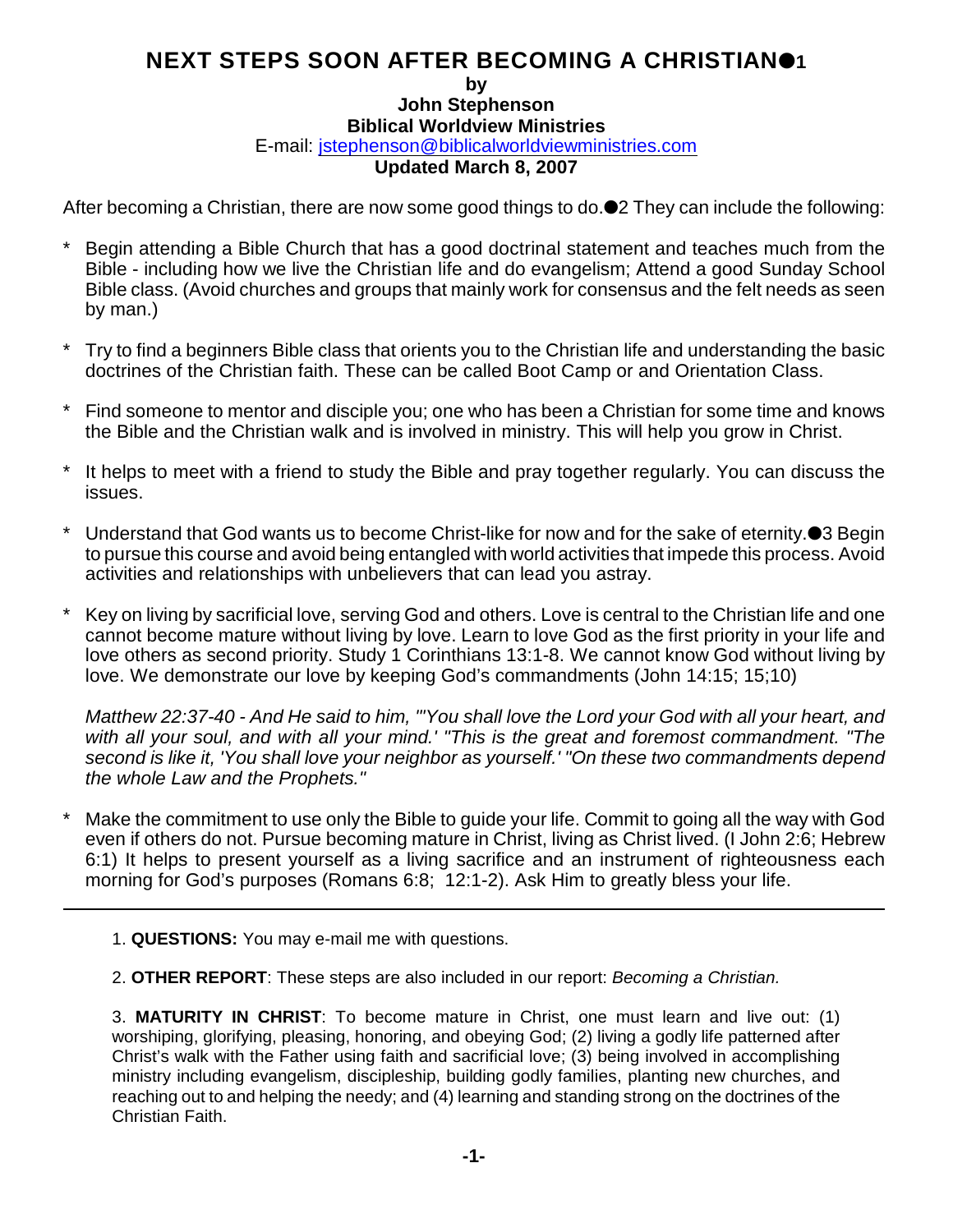## **Next Steps Soon after Becoming a Christian**

*Romans 6:13 and do not go on presenting the members of your body to sin as instruments of unrighteousness; but present yourselves to God as those alive from the dead, and your members as instruments of righteousness to God.*

*Romans 12:1-2 - I urge you therefore, brethren, by the mercies of God, to present your bodies a living and holy sacrifice, acceptable to God, which is your spiritual service of worship. And do not be conformed to this world, but be transformed by the renewing of your mind, that you may prove what the will of God is, that which is good and acceptable and perfect*.

- \* Memorize many Bible promises and use them to live by faith. (See my publication: *Living By God's Righteousness* for a list of promises*.) We gain revelation and more wisdom of the Bible when we walk by faith.* Appreciate that God will lead you into trials and testings so you can develop your faith.
- \* As you learn subjects or topics from the Bible, write a doctrinal paper on them, using your computer. Then update them as you learn more.
- Begin deleting bad and sinful habits from your life live out repentance.
- Pray to God for yourself, others, your church, and ministries each day. Give praise to God and ask Him to train you and direct your life. Read several chapters of your Bible each day. I suggest beginning with the Gospel of Mark, the first eight chapters of Romans, Proverbs, Psalms, and New Testament epistles.
- Study only from the most accurate Bibles such as the King James and the New American Standard.<sup>4</sup>
- \* Begin reading a few pages daily of my report: *Living by God's Righteousness* available under Training on the web site. This publication has Psalms by which to praise God, Promises to memorize, Commandments to obey, the Attributes of God, the spiritual requirements for leadership, how to live by love, and some thoughts on prayer. Memorize the promises and other Scriptures.
- \* Read my paper on *Eternal Security in Christ* to know that once one has salvation, one can never lose it. This will keep you trusting in God to keep you saved and not depending upon any works after becoming a Christian. Then you can rest more in God as He leads you to become mature in Christ.
- Find a good home Bible study group and attend for learning the Bible and good Christian Fellowship. The people can be of good help to you.
- Begin to support others in the ministry. Attempt to learn of the spirituals gift that God has given you for the ministry. As God leads, become involved in ministry.
- \* Begin to attend Bible Study Groups such as *Bible Study Fellowship* and *Precepts Ministries.*
- Ask forgiveness for wrong and sinful doings and attempt to say in fellowship with all others as far as it depends upon you. Confess your sin to God to restore any lost fellowship. The blood of Christ will cleanse you from all sin.

4. **BIBLE CHOICE:** This avoids learning error and misconceptions from Bibles that present mch interpretations instead of only translations from the original languages.